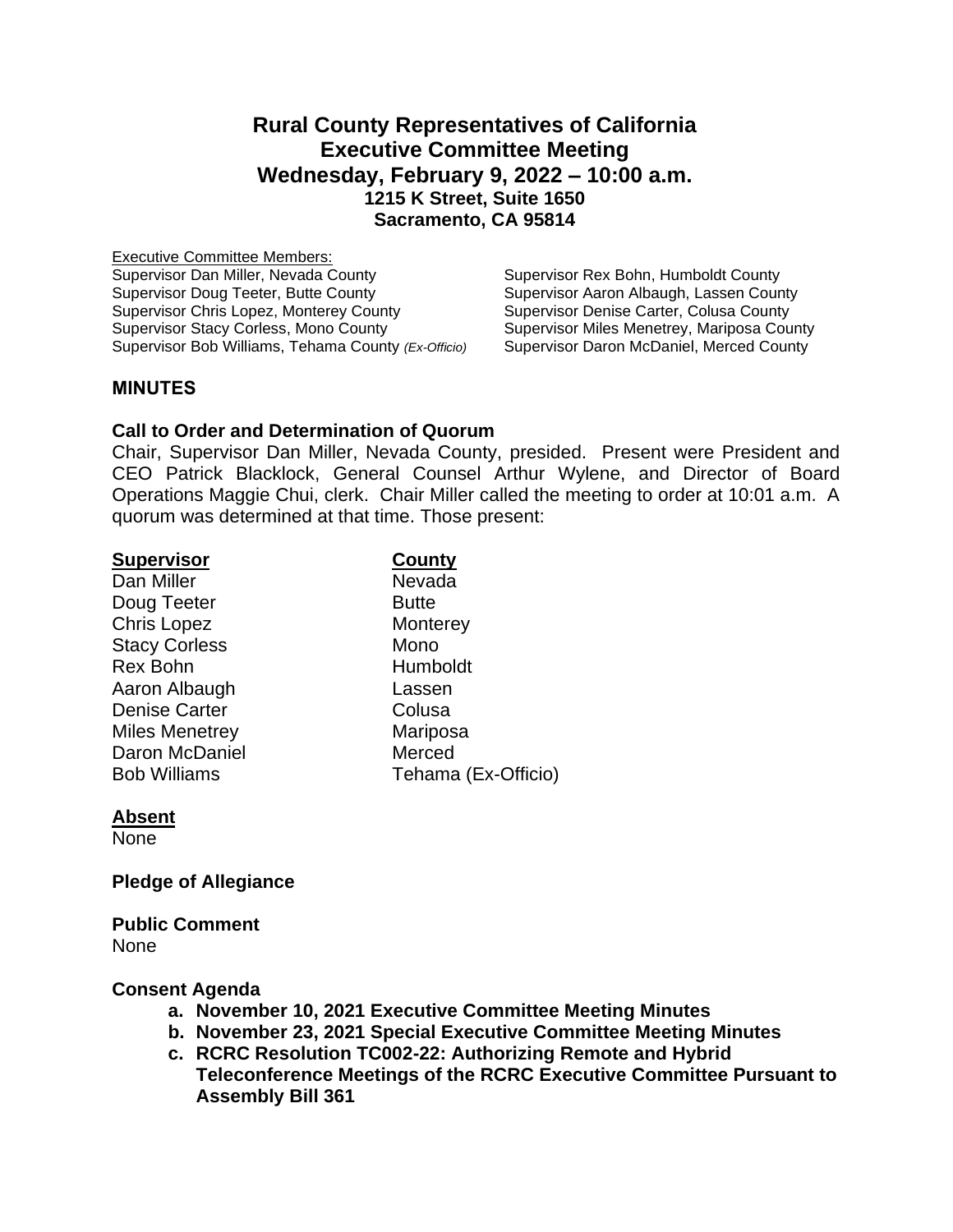Chair, Supervisor Dan Miller, Nevada County, called for approval of the above-listed consent agenda items.

**Supervisor Daron McDaniel, Merced County, motioned to approve the following: minutes from the November 10, 2021 Executive Committee Meeting; minutes from the November 23, 2021 Special Executive Committee Meeting; and, RCRC Resolution TC002-22. Supervisor Doug Teeter, Butte County seconded the motion. Motion passed with all Supervisors present voting "Aye."**

# **Approval of Solano County Membership and Direction Regarding Recommended Region Assignments**

Patrick Blacklock, President and CEO, discussed Solano County's application to become a member of RCRC. Mr. Blacklock reviewed the approval of Solano County as a member, membership dues for 2021-22 fiscal year, as well as assignment to Region 3 for the purposes of RCRC Executive Committee representation.

Following Mr. Blacklock's presentation, Solano County's Supervisor Mitch Mashburn and Supervisor John Vasquez were given an opportunity to address the RCRC Executive Committee.

The RCRC Executive Committee discussed at-length the notion of approving, and subsequently forwarding to the RCRC Board of Directors a recommendation to approve Solano County as a member of RCRC.

# **Recommendations**

It was recommended that the RCRC Executive Committee recommend that the RCRC Board of Directors approve the following:

- 1. Accept Solano County as an RCRC member county;
- 2. Set Solano County's annual membership dues at \$5,000 for 2021-2022 fiscal year; and,
- 3. Approve a proposed revision to the RCRC Bylaws to assign Solano County to Region 3.

**Supervisor Rex Bohn, Humboldt County, motioned to approve the abovementioned recommendations. Supervisor Daron McDaniel, Merced County, seconded the motion. Motion passed with all Supervisors present voting "Aye," except as follows:**

# **"No": Lassen County**

#### **General Update**

Staci Heaton, Senior Policy Advocate, provided an update on issues being addressed at the state and federal level. At the state level, Ms. Heaton discussed the Governor's 2022- 23 proposed Budget and the projected budget surplus, vacancies in the State Legislature,